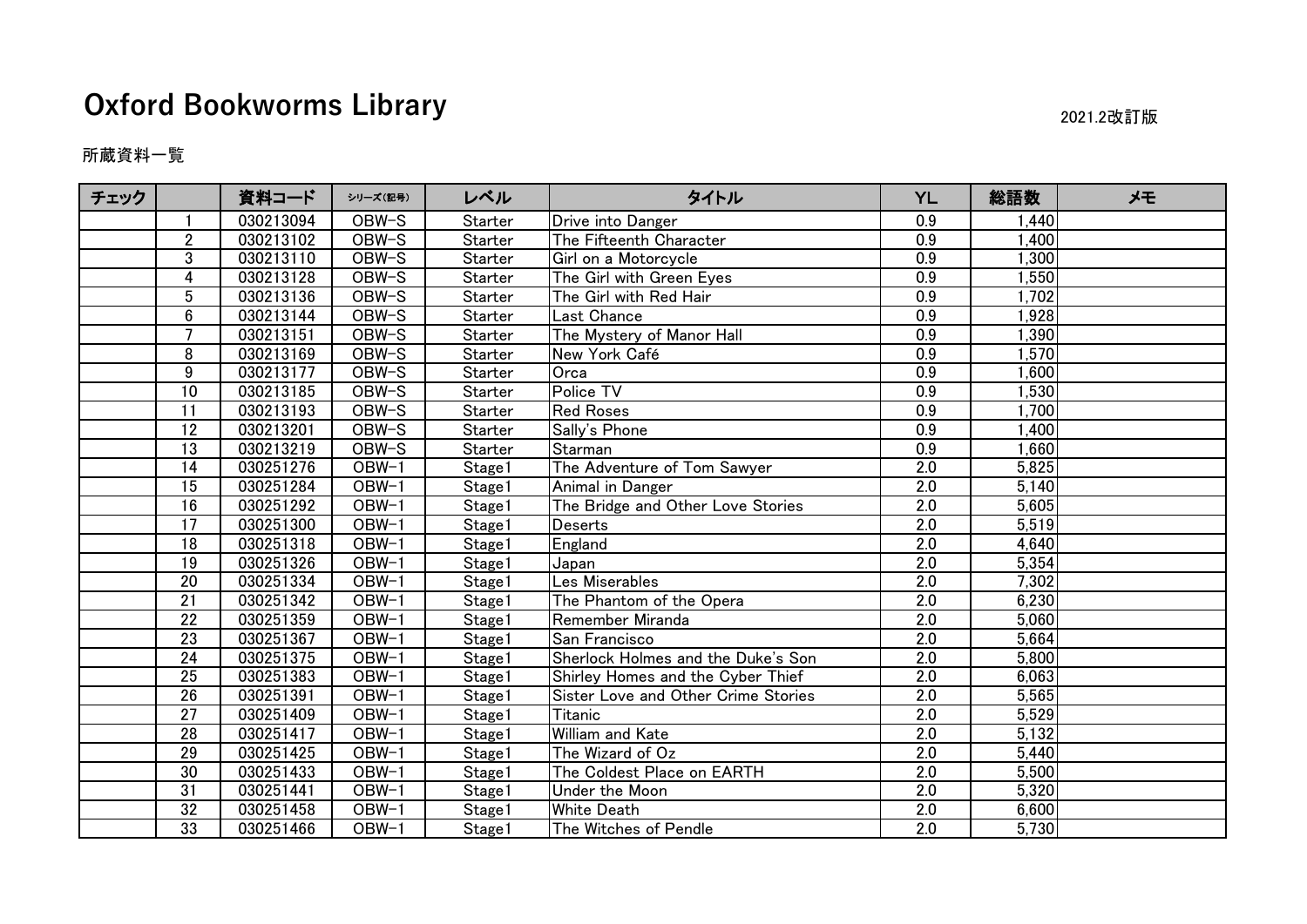| 34              | 030251474 | OBW-1              | Stage1             | The Withered Arm                         | 2.0              | 5,735 |
|-----------------|-----------|--------------------|--------------------|------------------------------------------|------------------|-------|
| 35              | 030251482 | $OBW-1$            | Stage1             | Little Lord Fauntleroy                   | $\overline{2.0}$ | 7,250 |
| 36              | 030251490 | $OBW-1$            | Stage1             | The Piano Man                            | 2.0              | 6,476 |
| $\overline{37}$ | 030251508 | $OBW-1$            | Stage1             | Love or Money?                           | $\overline{2.0}$ | 6,010 |
| 38              | 030251516 | OBW-1              | Stage1             | One-Way Ticket Short Stories             | 2.0              | 5,520 |
| 39              | 030251524 | $OBW-1$            | Stage1             | Pocahontas                               | $\overline{2.0}$ | 5,320 |
| 40              | 030251532 | OBW-1              | Stage1             | The President's Murderer                 | 2.0              | 5,270 |
| $\overline{41}$ | 030251540 | $OBW-1$            | Stage1             | Sherlock Holmes and the Sport of Kings   | 2.0              | 5,925 |
| 42              | 030251557 | OBW-1              | Stage1             | Mary, Queen of Scots                     | $\overline{2.0}$ | 6,540 |
| 43              | 030251565 | $OBW-1$            | Stage1             | A Little Princess                        | $\overline{2.0}$ | 5,840 |
| 44              | 030251573 | OBW-1              | Stage1             | The Lottery Winner                       | 2.0              | 5,655 |
| 45              | 030251581 | OBW-1              | Stage1             | Goodbye, Mr Hollywood                    | $\overline{2.0}$ | 5,200 |
| 46              | 030251599 | OBW-1              | Stage1             | Shirley Homes and the Lithuanian Case    | 2.0              | 5,856 |
| 47              | 030251607 | $OBW-1$            | Stage1             | Aladdin and the Enchanted Lamp           | 2.0              | 5,240 |
| 48              | 030251615 | OBW-1              | Stage1             | Mutiny on the Bounty                     | $\overline{2.0}$ | 5,825 |
| 49              | 030251623 | $OBW-1$            | Stage1             | Ned Kelly A True Story                   | $\overline{2.0}$ | 5,775 |
| 50              | 030251631 | OBW-1              | Stage1             | The Omega Files Short Stories            | $\overline{2.0}$ | 5,830 |
| 51              | 030251649 | $OBW-1$            | Stage1             | Scotland                                 | $\overline{2.0}$ | 5,150 |
| 52              | 030251656 | $OBW-1$            | Stage1             | The Butler Did It and Other Plays        | $\overline{2.0}$ | 5,925 |
| 53              | 030251664 | OBW-1              | Stage1             | Sherlock Holmes: Two Plays               | 2.0              | 5,900 |
| 54              | 030251672 | $OBW-1$            | Stage1             | The Murder of Mary Jones                 | $\overline{2.0}$ | 6,405 |
| 55              | 030251680 | OBW-1              | Stage1             | A Ghost in Love                          | 2.0              | 5,561 |
| 56              | 030251698 | OBW-1              | Stage1             | New York                                 | $\overline{2.0}$ | 4,640 |
| 57              | 030251706 | OBW-1              | Stage1             | London                                   | 2.0              | 4,800 |
| 58              | 030251714 | $OBW-1$            | Stage1             | The Elephant Man                         | $\overline{2.0}$ | 5,400 |
| 59              | 030251722 | OBW-1              | Stage1             | The Meaning of Gifts Stories from Turkey | $\overline{2.0}$ | 5,254 |
| 60              | 030251730 | $OBW-1$            | Stage1             | The Monkey's Paw                         | $\overline{2.0}$ | 4,830 |
| 61              | 030251748 | $OBW-1$            | Stage1             | <b>Five Short Plays</b>                  | 2.0              | 4,828 |
| 62              | 030251755 | $OBW-1$            | Stage1             | Christmas in Prague                      | 2.0              | 4,720 |
| 63              | 030250195 | $OBW-2$            | Stage <sub>2</sub> | Alice's Adventures in Wonderland         | $\overline{2.6}$ | 6,315 |
| 64              | 030250203 | OBW-2              | Stage2             | Anne of Green Gables                     | 2.6              | 5,860 |
| 65              | 030250211 | OBW-2              | Stage2             | Hamlet                                   | $\overline{2.6}$ | 5,945 |
| 66              | 030250229 | OBW-2              | Stage2             | Huckleberry Finn                         | 2.6              | 6,180 |
| 67              | 030250237 | $OBW-2$            | Stage2             | The Love of a King                       | $\overline{2.6}$ | 6,150 |
| 68              | 030250245 | OBW-2              | Stage2             | The Murders in the Rue Morgue            | 2.6              | 6,995 |
| 69              | 030250252 | $OBW-2$            | Stage2             | <b>New Yorkers Short Stories</b>         | $\overline{2.6}$ | 5,895 |
| $\overline{70}$ | 030250260 | $\overline{OBW-2}$ | Stage2             | <b>Sherlock Holmes Short Stories</b>     | 2.6              | 6,280 |
| 71              | 030250278 | OBW-2              | Stage2             | The Canterville Ghost                    | 2.6              | 6,100 |
| 72              | 030250286 | OBW-2              | Stage2             | The Children of the New Forest           | 2.6              | 6,605 |